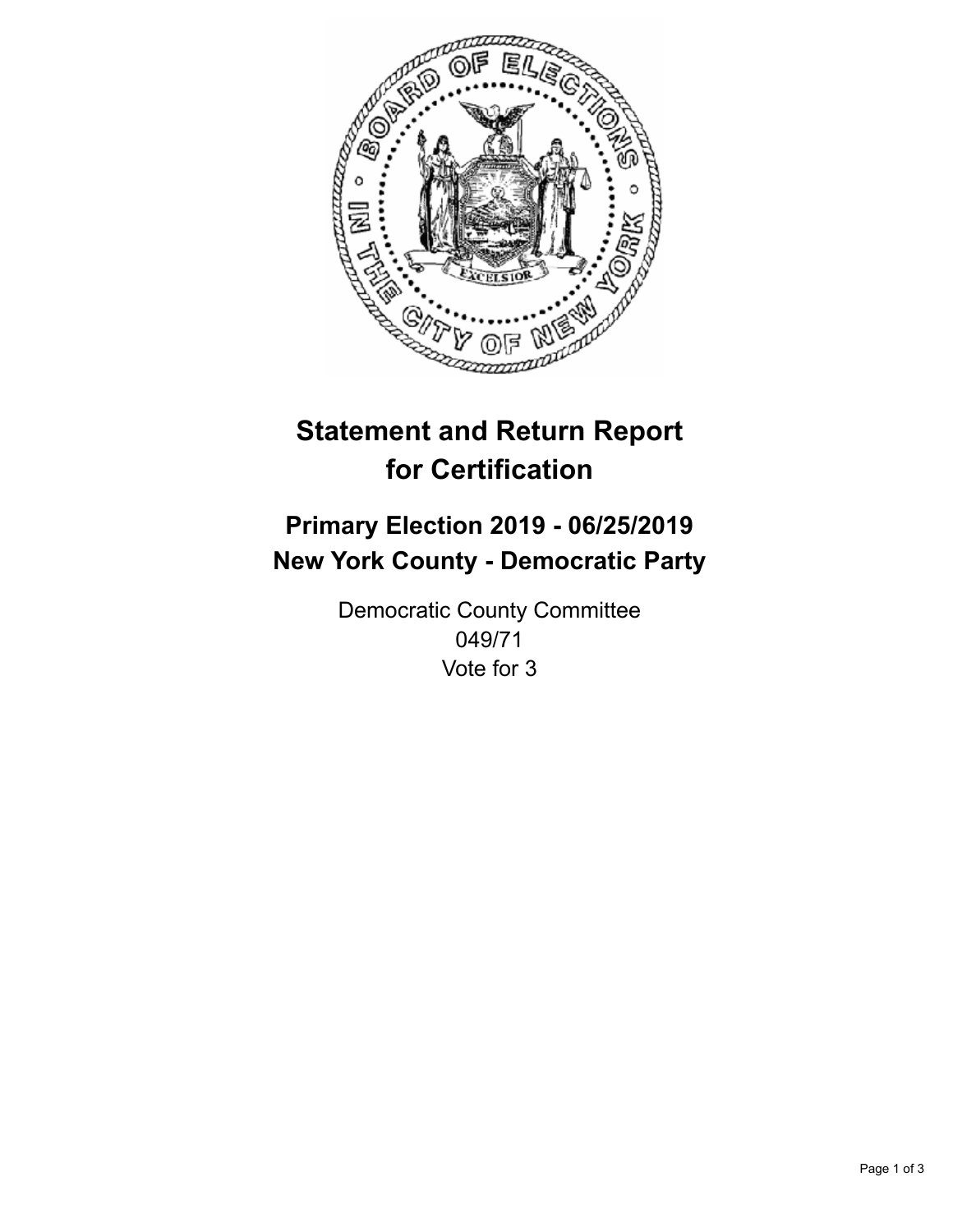

## **Assembly District 71**

| <b>PUBLIC COUNTER</b>                                    | 28 |
|----------------------------------------------------------|----|
| <b>MANUALLY COUNTED EMERGENCY</b>                        | 0  |
| ABSENTEE / MILITARY                                      | 0  |
| AFFIDAVIT                                                |    |
| <b>Total Ballots</b>                                     | 29 |
| Less - Inapplicable Federal/Special Presidential Ballots | 0  |
| <b>Total Applicable Ballots</b>                          | 29 |
| DANNERIS M. HERNANDEZ                                    | 9  |
| ALFRED H. KURLAND                                        | 7  |
| <b>ISABEL B. NAVARRO</b>                                 | 7  |
| STEPHANIE EDWARDS                                        | 5  |
| AYISHA OLGIVIE (WRITE-IN)                                | 1  |
| <b>Total Votes</b>                                       | 29 |
| Unrecorded                                               | 58 |